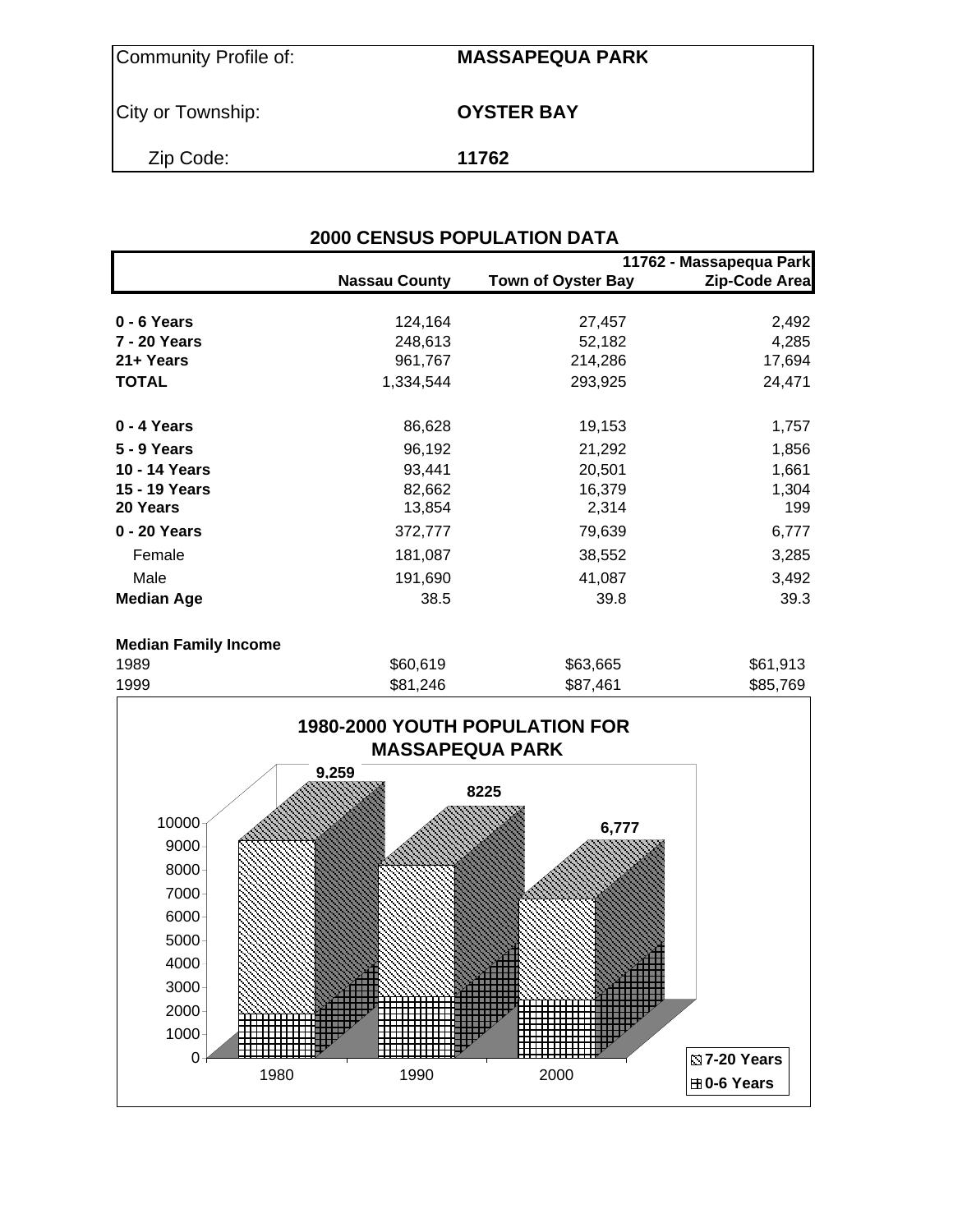## **2000 POPULATION PROJECTION DATA**

|                               | <b>Nassau County</b>                                           | <b>Town of</b><br><b>Oyster Bay</b> | 11762 - Massapequa Park<br>Zip-Code Area |
|-------------------------------|----------------------------------------------------------------|-------------------------------------|------------------------------------------|
|                               |                                                                |                                     |                                          |
| $0 - 6$ Years                 | 118,978                                                        | 22,496                              | 1,907                                    |
| <b>7 - 20 Years</b>           | 231,792                                                        | 49,305                              | 4,787                                    |
| 21+ Years                     | 978,505                                                        | 218,082                             | 13,118                                   |
| <b>TOTAL</b>                  | 1,329,275                                                      | 289,884                             | 19,812                                   |
| 0 - 4 Years                   | 83,639                                                         | 16,110                              | 1,326                                    |
| $5 - 9$ Years                 | 90,106                                                         | 16,875                              | 1,354                                    |
| 10 - 14 Years                 |                                                                |                                     |                                          |
| 15 - 19 Years                 | 82,042<br>79,040                                               | 17,814<br>17,385                    | 1,771<br>1,870                           |
| 20 Years                      | 15,943                                                         | 3,618                               | 374                                      |
|                               |                                                                |                                     |                                          |
| $0 - 20$ Years                | 350,770                                                        | 71,801                              | 6,694                                    |
| 2,000                         |                                                                | <b>FOR FOUR AGE GROUPS</b>          |                                          |
| 1,800<br><b>SHEERING ROOM</b> | <b>The Communist Property</b><br><b>CONSULTANT DESCRIPTION</b> | contantil                           | <u>Manaminin</u>                         |
| 1,600                         |                                                                |                                     |                                          |
| 1,400                         | х                                                              |                                     |                                          |
| 1,200                         |                                                                |                                     |                                          |
| 1,000                         |                                                                |                                     | ™ 0-4<br>$\n  ① ⑤ 5-9\n$                 |
| 800                           |                                                                |                                     | """ <del>"</del> "" 10-14<br>15-19       |
| 600                           |                                                                |                                     |                                          |
| 400                           |                                                                |                                     |                                          |
| 200                           |                                                                |                                     |                                          |
| 0<br>2001                     | 2002<br>2003<br>2004                                           | 2005<br>2006<br>2007                | 2008<br>2009<br>2010                     |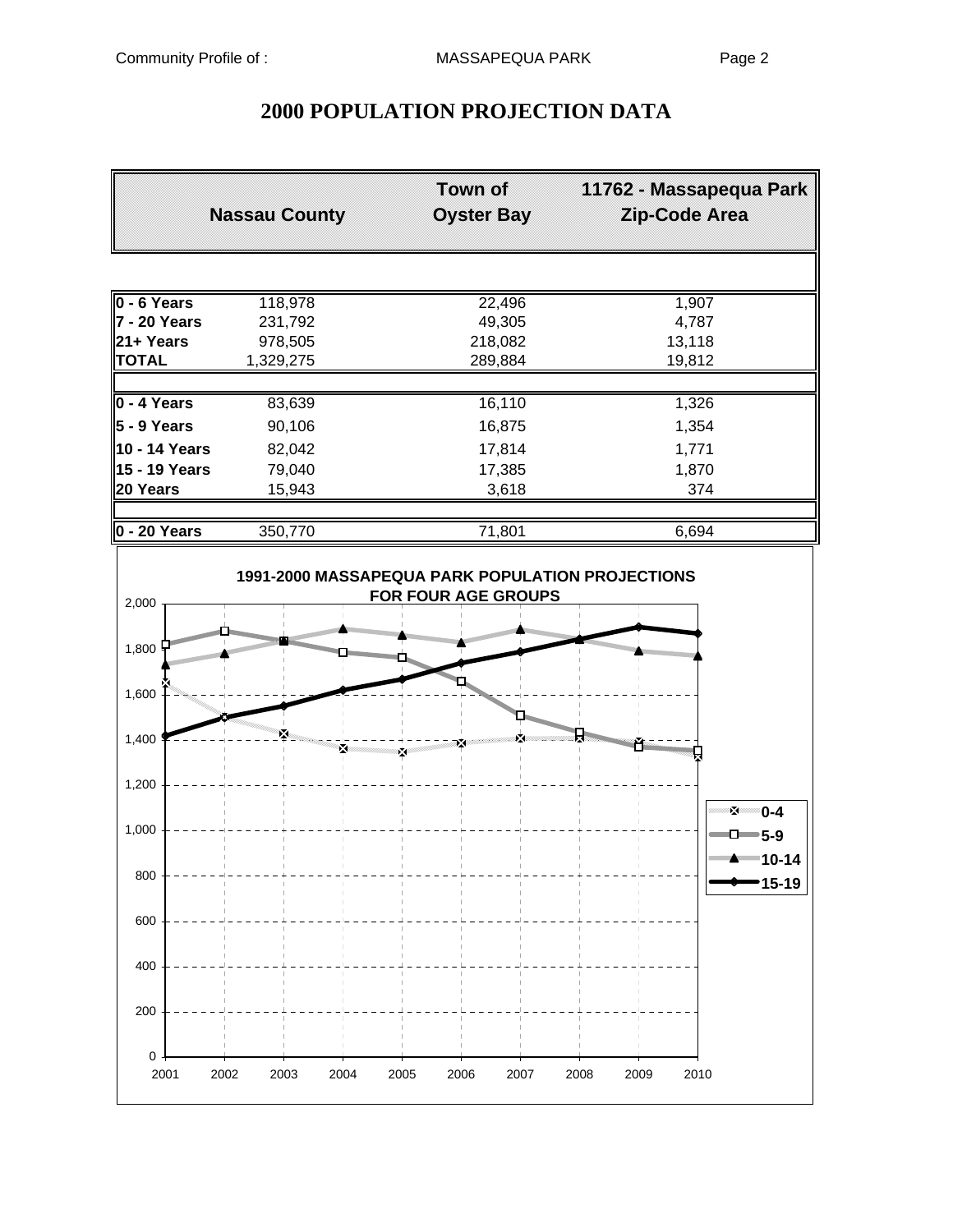#### **TEMPORARY ASSISTANCE TO NEEDY FAMILIES (Formerly AFDC) (NUMBER OF INDIVIDUALS)** Town of 16-20 y Year **Nassau County County** Oyster Bay **Zip-Code Area** 1985 15,963 1,051 80 1986 15,337 946 81 1987 13,321 807 57 1988 12,410 782 42 1989 11,950 704 38 1990 12,607 737 36 1991 15,313 898 52 1992 16,532 963 45 1993 20,129 1,245 74 1994 20,622 1,366 91 1995 20,229 1,211 55 1996 17,800 954 44 1997 14,940 836 17 1998 12,706 695 11 1999 10,825 542 8

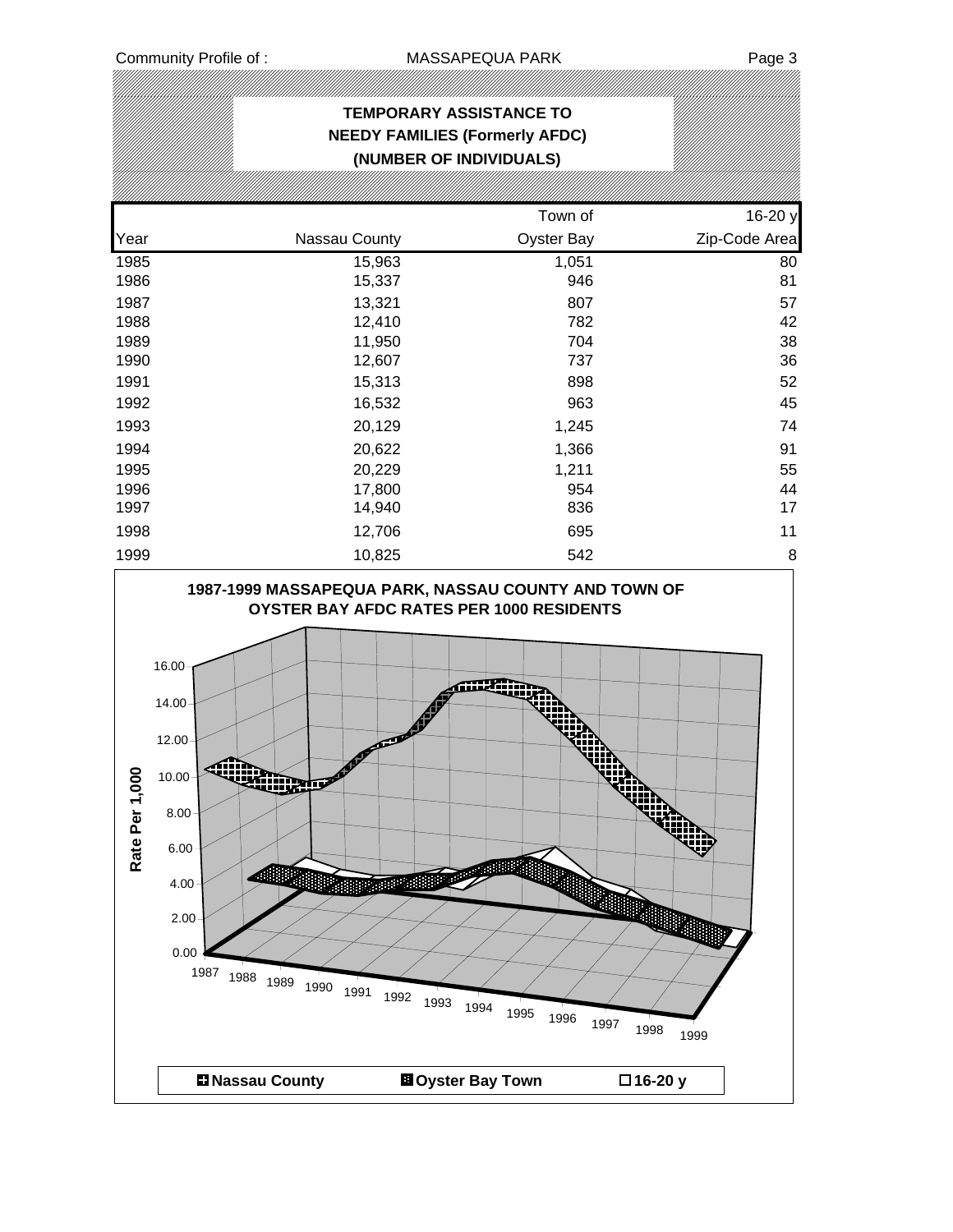|                                                                                           | 11762 ZIP-CODE AREA RESIDENT YOUTH OFFENSES |                                                        |                                     |                         |  |  |  |  |
|-------------------------------------------------------------------------------------------|---------------------------------------------|--------------------------------------------------------|-------------------------------------|-------------------------|--|--|--|--|
| Year                                                                                      | <b>Arrests</b>                              | 7-15 Years Old<br><b>Station</b><br><b>Adjustments</b> | <b>Subjects of</b><br>Investigation | <b>Totals</b>           |  |  |  |  |
| 1991                                                                                      | 6                                           | 35                                                     | $\overline{4}$                      | 45                      |  |  |  |  |
| 1992                                                                                      | 13                                          | 51                                                     | 12                                  | 76                      |  |  |  |  |
| 1993                                                                                      | 3                                           | 42                                                     | 14                                  | 59                      |  |  |  |  |
| 1994                                                                                      | 14                                          | 34                                                     | 22                                  | 70                      |  |  |  |  |
| 1995                                                                                      | $\,6$                                       | 34                                                     | 10                                  | 50                      |  |  |  |  |
| 1996                                                                                      | 6                                           | 12                                                     | 12                                  | 30                      |  |  |  |  |
| 1997                                                                                      | $\overline{7}$                              | 25                                                     | 9                                   | 41                      |  |  |  |  |
| 1998                                                                                      | 18                                          | 13                                                     | $\overline{7}$                      | 42                      |  |  |  |  |
| 1999                                                                                      | 5                                           | $\overline{2}$<br>16-20 Years Old                      | 9                                   | 19                      |  |  |  |  |
|                                                                                           |                                             | <b>Subjects of</b>                                     |                                     | <b>All Ages</b>         |  |  |  |  |
| Year                                                                                      | <b>Arrests</b>                              | Investigation                                          | <b>Totals</b>                       | <b>Total Incidents*</b> |  |  |  |  |
| 1991                                                                                      | 26                                          | 17                                                     | 43                                  | 89                      |  |  |  |  |
| 1992                                                                                      | 35                                          | 29                                                     | 64                                  | 140                     |  |  |  |  |
| 1993                                                                                      | 42                                          | 25                                                     | 67                                  | 127                     |  |  |  |  |
| 1994                                                                                      | 21                                          | 22                                                     | 43                                  | 113                     |  |  |  |  |
| 1995                                                                                      | 17                                          | 25                                                     | 42                                  | 92                      |  |  |  |  |
| 1996                                                                                      | 34                                          | 40                                                     | 74                                  | 104                     |  |  |  |  |
| 1997                                                                                      | 44                                          | 38                                                     | 82                                  | 123                     |  |  |  |  |
| 1998                                                                                      | 16                                          | 19                                                     | 36                                  | 78                      |  |  |  |  |
| 1999                                                                                      | 27                                          | 27                                                     | 58                                  | 77                      |  |  |  |  |
| Massapequa Park and Nassau County Youth Offense<br>Rates Per 1,000: 1988-1999<br>$60.0 -$ |                                             |                                                        |                                     |                         |  |  |  |  |
| $50.0 -$                                                                                  |                                             |                                                        |                                     |                         |  |  |  |  |



\* Total incidents include arrests, station adjustments and subjects of investigation for 1988-1999.

Youth offense data does not include data on convictions following from some of these arrests.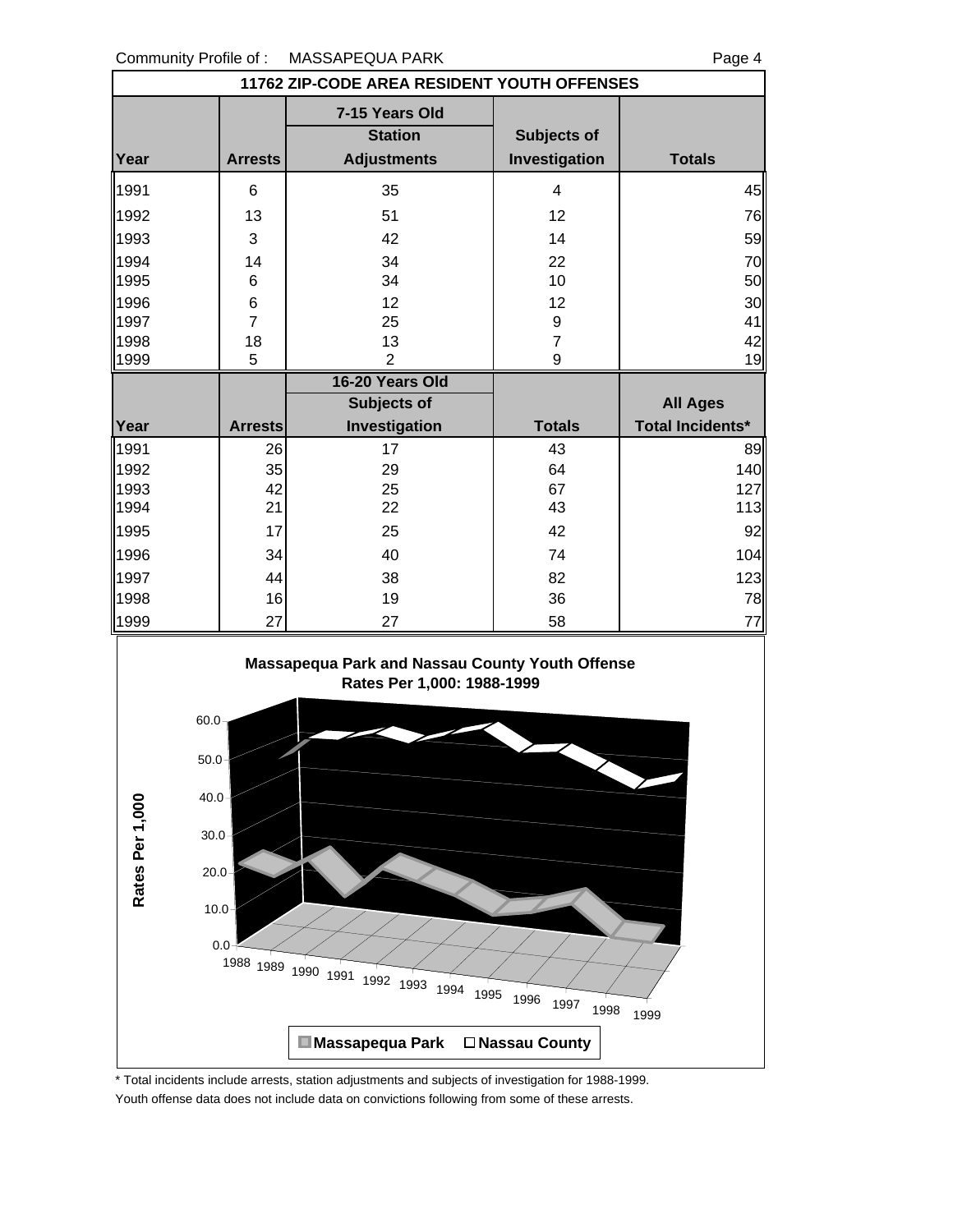Community Profile of : COMEXAL MASSAPEQUA PARK Page 5

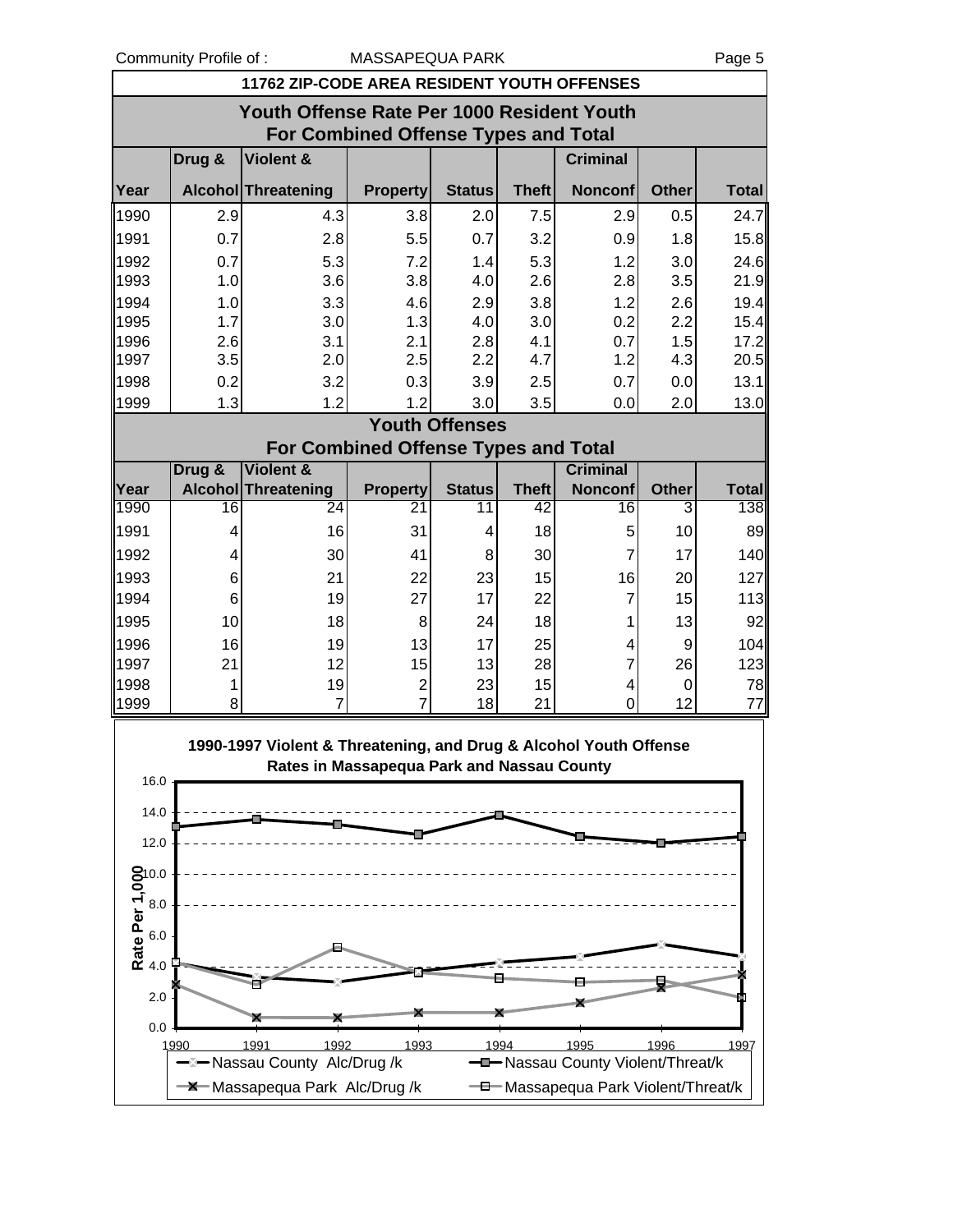

"Other" Communites Include: Uniondale, Bethpage, Pt. Washington, Carle Place, Seaford, and Valley Stream. Each community comprises less than 2% of all Massapequa Park resident youth offenses.



"Other" Communities Include: Baldwin, Farmingdale, Elmont, Freeport, Roslyn, Hempstead, Woodbury, Other NYS, Pt. Washington & Seaford. Each community comprises less than 2% of the total of all youth offenses in Massapequa Park.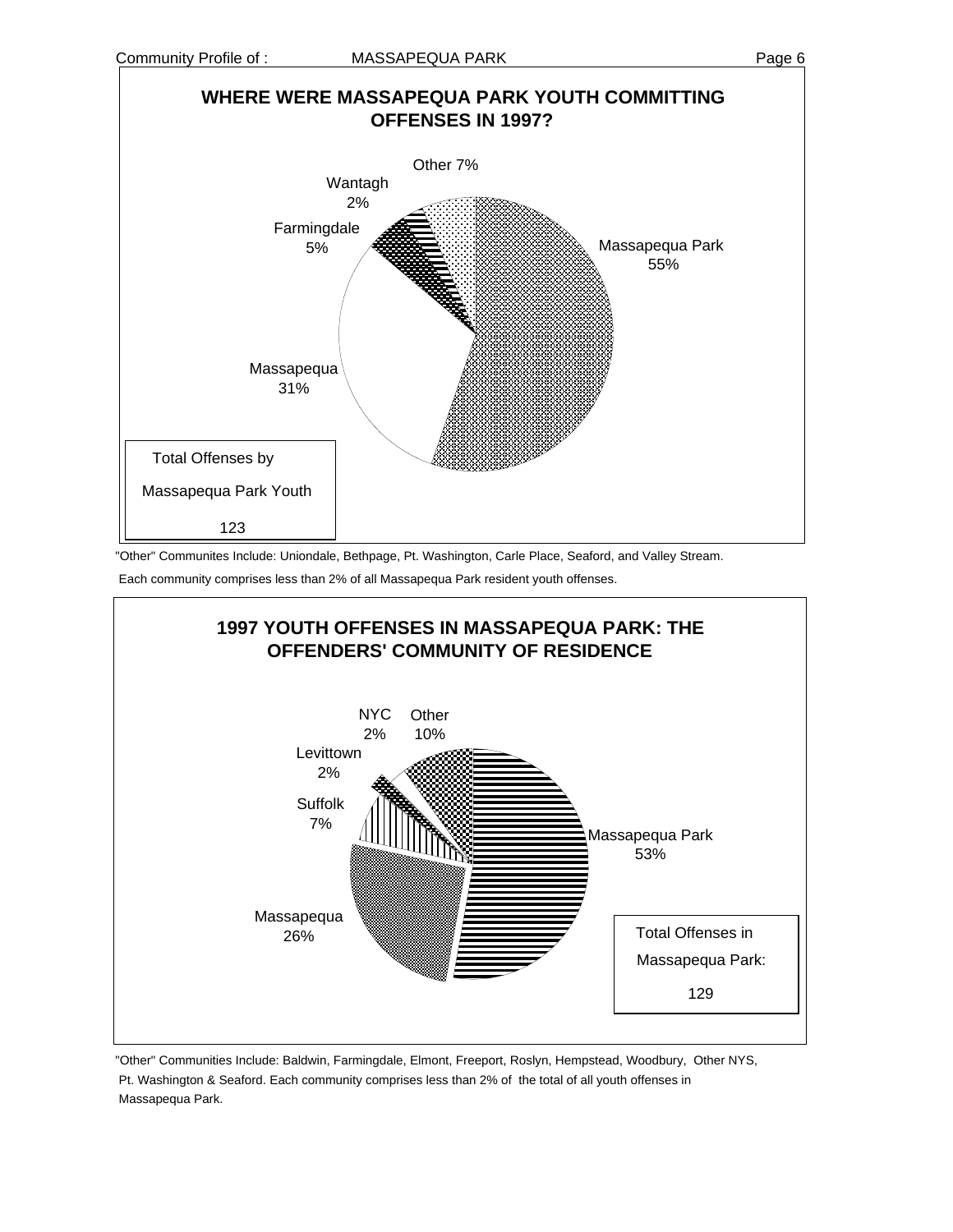|                         |                |               |                |                |                |                |                | 1991-97   |
|-------------------------|----------------|---------------|----------------|----------------|----------------|----------------|----------------|-----------|
|                         |                |               |                |                |                |                |                | Percent   |
| Age                     | 1991           | 1992          | 1993           | 1994           | 1995           | 1996           | 1997           | Change    |
| <b>10 Yr &amp; Less</b> | $\overline{0}$ | 1             | 1              | $\Omega$       | $\mathbf{1}$   | $\Omega$       | $\overline{2}$ |           |
| %                       | 0.0%           | 16.7%         | 4.5%           | 0.0%           | 4.2%           | 0.0%           | 18.2%          |           |
| 11 to 12                | $\Omega$       | $\Omega$      | 1              | $\Omega$       | $\mathbf{1}$   | 3              | $\Omega$       |           |
| $\%$                    | 0.0%           | 0.0%          | 4.5%           | 0.0%           | 4.2%           | 17.6%          | 0.0%           |           |
| $\overline{13}$         | $\mathbf 1$    | $\mathcal{P}$ | 2              | 1              | 2              | $\Omega$       | 2              | 100.0%    |
| $\%$                    | 25.0%          | 33.3%         | 9.1%           | 7.1%           | 8.3%           | 0.0%           | 18.2%          |           |
| 14                      | $\mathbf 1$    | $\mathbf 1$   | 8              | $\mathbf{1}$   | $\overline{3}$ | $\mathbf{1}$   | $\mathbf{1}$   | 0.0%      |
| %                       | 25.0%          | 16.7%         | 36.4%          | 7.1%           | 12.5%          | 5.9%           | 9.1%           |           |
| 15                      | 1              | 1             | 2              | 5              | 14             | 3              |                | 0 -100.0% |
| $\%$                    | 25.0%          | 16.7%         | 9.1%           | 35.7%          | 58.3%          | 17.6%          | 0.0%           |           |
| 16                      | $\mathbf 1$    | $\Omega$      | $\mathbf 1$    | $\overline{a}$ | $\mathbf 1$    | $\overline{7}$ | $\overline{4}$ | 300.0%    |
| $\%$                    | 25.0%          | 0.0%          | 4.5%           | 28.6%          | 4.2%           | 41.2%          | 36.4%          |           |
| 17                      | $\Omega$       | 1             | 3              | $\overline{2}$ | $\overline{2}$ | 3              | $\mathbf 1$    |           |
| $\%$                    | 0.0%           | 16.7%         | 13.6%          | 14.3%          | 8.3%           | 17.6%          | 9.1%           |           |
| 18                      | $\Omega$       | $\Omega$      | $\overline{2}$ | $\overline{1}$ | $\Omega$       | $\Omega$       | $\mathbf{1}$   |           |
| $\frac{0}{0}$           | 0.0%           | 0.0%          | 9.1%           | 7.1%           | 0.0%           | 0.0%           | 9.1%           |           |
| 19 to 20                | $\overline{0}$ | $\Omega$      | 2              | $\Omega$       | $\Omega$       | $\Omega$       | $\Omega$       |           |
| $\%$                    | 0.0%           | 0.0%          | 9.1%           | 0.0%           | 0.0%           | 0.0%           | 0.0%           |           |
| Massapequa Park         |                |               |                |                |                |                |                |           |
| <b>Total</b>            | $\overline{4}$ | 6             | 22             | 14             | 24             | 17             | 11             | 175.0%    |
| Rate Per 1,000          | 0.9            | 1.3           | 4.6            | 2.9            | 4.8            | 3.4            | 2.2            | 147.3%    |
| <b>Nassau County</b>    |                |               |                |                |                |                |                |           |
| Rate Per 1,000          | 5.19           | 6.63          | 8.98           | 8.68           | 7.52           | 7.23           | 7.30           | 40.5%     |
|                         |                |               |                |                |                |                |                |           |

#### **Resident Massapequa Park Runaway and Homeless Youth by Age Group**



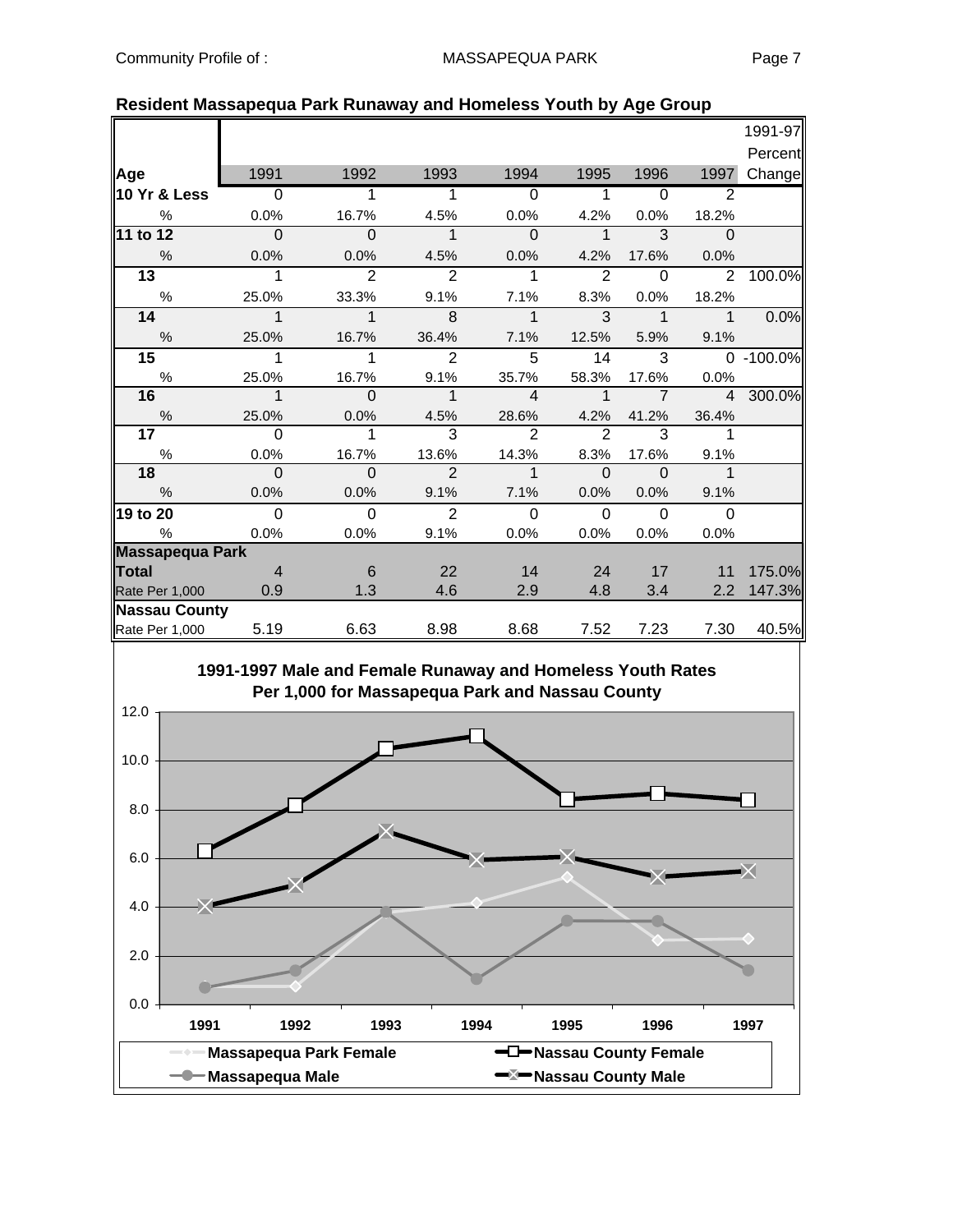#### Community Profile of : MASSAPEQUA PARK Page 8

## **PUBLIC SCHOOL ENROLLMENT IN MASSAPEQUA UFSD**

|                   | European | African  |          | Asian    | Native                                                |                   |
|-------------------|----------|----------|----------|----------|-------------------------------------------------------|-------------------|
| Year              | American | American | Latino   | American | American                                              | Total             |
|                   |          |          |          |          |                                                       |                   |
| 1987              | 7,368    | 0        | 99       | 102      | 0                                                     | 7,569             |
| 1988              | 7,040    | 0        | 82       | 89       | 0                                                     | 7,211             |
| 1989              | 6,749    | 1        | 73       | 78       | 0                                                     | 6,901             |
| 1990              | 6,592    | 2        | 69       | 90       |                                                       | 6,754             |
| 1991              | 6,479    | 5        | 81       | 86       | $\overline{2}$                                        | 6,653             |
| 1992              | 6,532    | 9        | 68       | 87       | 3                                                     | 6,699             |
| 1993              | 6,520    | 5        | 86       | 66       |                                                       | 6,678             |
| 1994              | 6,474    | 14       | 104      | 98       | 7                                                     | 6,697             |
| 1995              | 6,586    | 11       | 91       | 70       | 3                                                     | 6,761             |
| 1996              | 6,720    | 13       | 69       | 72       | 5                                                     | 6,879             |
| 1997              | 6,865    | 12       | 68       | 88       | 5                                                     | 7,038             |
| 1998              | 7,031    | 13       | 85       | 80       | 3                                                     | 7,212             |
| 1999              | 7,120    | 17       | 93       | 91       | 3                                                     | 7,324             |
|                   |          |          |          |          | Net Change in School Enrollment Between 1987 and 1999 |                   |
|                   |          | European | African  |          | Asian                                                 | <b>Native</b>     |
|                   | 1987-99  | American | American | Latino   | American                                              | American<br>Total |
| Change in Number  |          | $-248$   | 17       | -6       | $-11$                                                 | 3<br>$-245$       |
| Change as Percent |          | $-3%$    |          | $-6%$    | $-11%$                                                | $-3%$             |

| Net Change in School Enrollment Between 1993 and 1999 |         |          |          |        |          |               |       |  |
|-------------------------------------------------------|---------|----------|----------|--------|----------|---------------|-------|--|
|                                                       |         | European | African  |        | Asian    | <b>Native</b> |       |  |
|                                                       | 1993-99 | American | American | Latino | American | American      | ™otal |  |
| Change in Number                                      |         | 600      | 12       |        | 25       |               | 646   |  |
| Change as Percent                                     |         | 9%       | 240%     | 8%     | 38%      | 0%            | 10%   |  |



\* The African American and Native American percent increase is omitted from this chart because enrollment changes that begin or end with fewer than 10 students distort comparisons among the various enthic groups.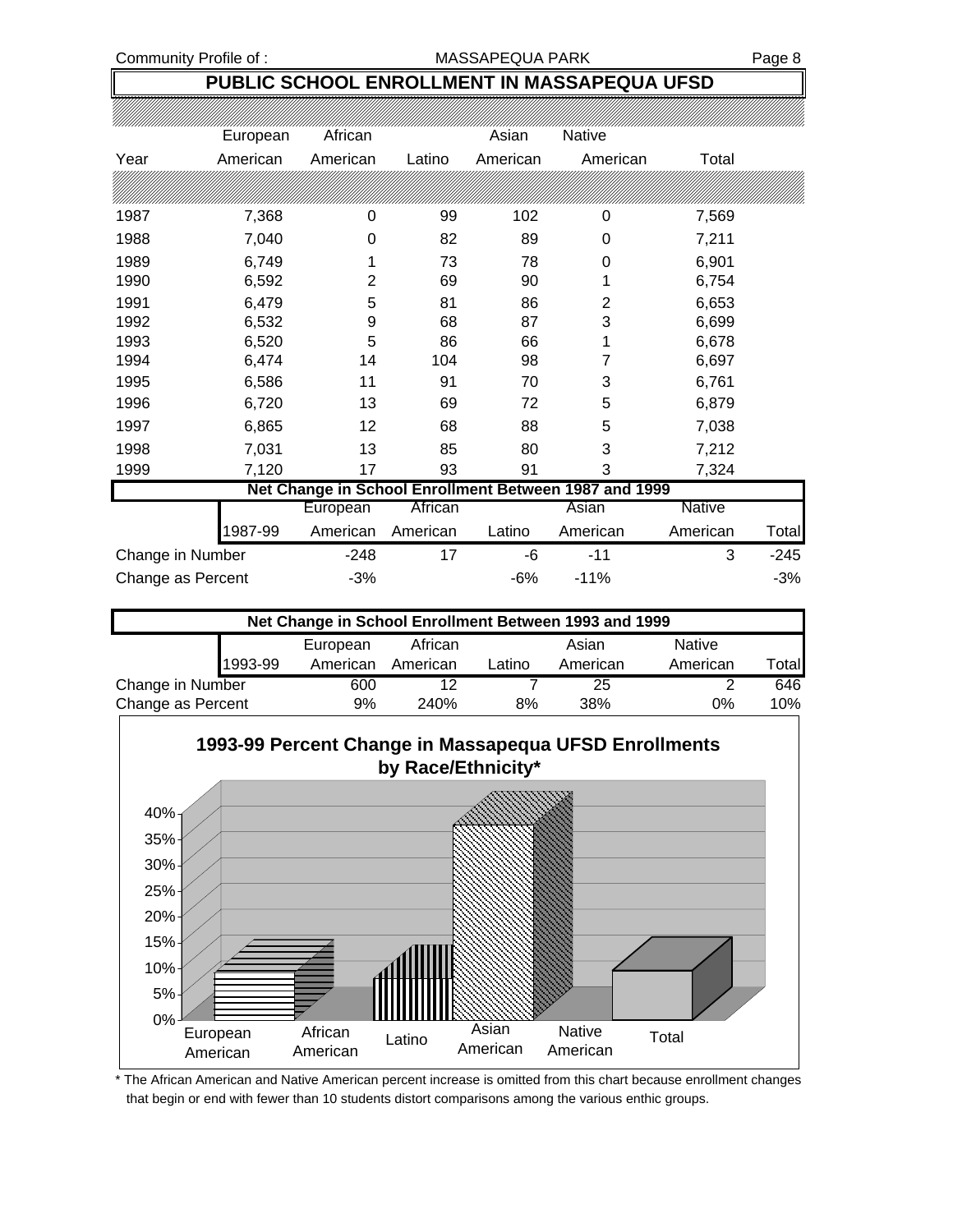#### **REPORTED LIMITED ENGLISH PROFICIENT ENGLISH LANGUAGE LEARNERS (LEP/ELLs) IN MASSAPEQUA UFSD\***

|             | Reported Number and Percent of LEP/ELL Students in Massapequa UFSD,<br><b>Oyster Bay and Nassau County</b> |                         |      |                           |                         |                         |                   |  |  |  |
|-------------|------------------------------------------------------------------------------------------------------------|-------------------------|------|---------------------------|-------------------------|-------------------------|-------------------|--|--|--|
|             |                                                                                                            |                         |      |                           |                         |                         |                   |  |  |  |
|             |                                                                                                            | <b>Massapequa UFSD</b>  |      | <b>Town of Oyster Bay</b> |                         | <b>Nassau County</b>    |                   |  |  |  |
| Year        | <b>Number</b>                                                                                              | <b>Percent of</b>       |      | <b>Number</b>             | <b>Percent of</b>       |                         | Number Percent of |  |  |  |
|             |                                                                                                            | <b>Total Enrollment</b> |      |                           | <b>Total Enrollment</b> | <b>Total Enrollment</b> |                   |  |  |  |
| 1992        |                                                                                                            | 85                      | 1.6% | 837                       | 2.2%                    | 6,044                   | 3.5%              |  |  |  |
| 1993        | 135                                                                                                        |                         | 2.5% | 873                       | 2.3%                    | 6,963                   | 4.0%              |  |  |  |
| 1994        | 168                                                                                                        |                         | 3.0% | 874                       | 2.3%                    | 7,492                   | 4.2%              |  |  |  |
| 1995        | 180                                                                                                        |                         | 3.2% | 879                       | 2.3%                    | 7,823                   | 4.3%              |  |  |  |
| 1996        | 162                                                                                                        |                         | 2.8% | 883                       | 2.2%                    | 8,276                   | 4.5%              |  |  |  |
| 1997        | 189                                                                                                        |                         | 3.2% | 1,009                     | 2.5%                    | 9,219                   | 4.9%              |  |  |  |
| 1998        | 230                                                                                                        |                         | 3.8% | 1,026                     | 2.5%                    | 9,353                   | 4.8%              |  |  |  |
| 1999        | 245                                                                                                        |                         | 4.0% | 1,125                     | 2.7%                    | 10,077                  | 5.1%              |  |  |  |
| 1999 Total  |                                                                                                            |                         |      |                           |                         |                         |                   |  |  |  |
| Enrollment  | 7,324                                                                                                      |                         |      | 42,287                    |                         | 195,804                 |                   |  |  |  |
| 1992 - 1999 | 188.2%                                                                                                     |                         |      | 34.5%                     |                         | 66.7%                   |                   |  |  |  |
| % Change    |                                                                                                            |                         |      |                           |                         |                         |                   |  |  |  |

\* In the 1998-1999 school year, there were 77 different languages spoken by students enrolled

in Nassau County public schools.



\*\* The annual number of reported LEP/ELLs enrollment is based upon the number of Limited English Proficient English Language Learners in the local district as reported on the State Education Department/ The University of the State of New York, Commissioners Regulations Part 154 Application.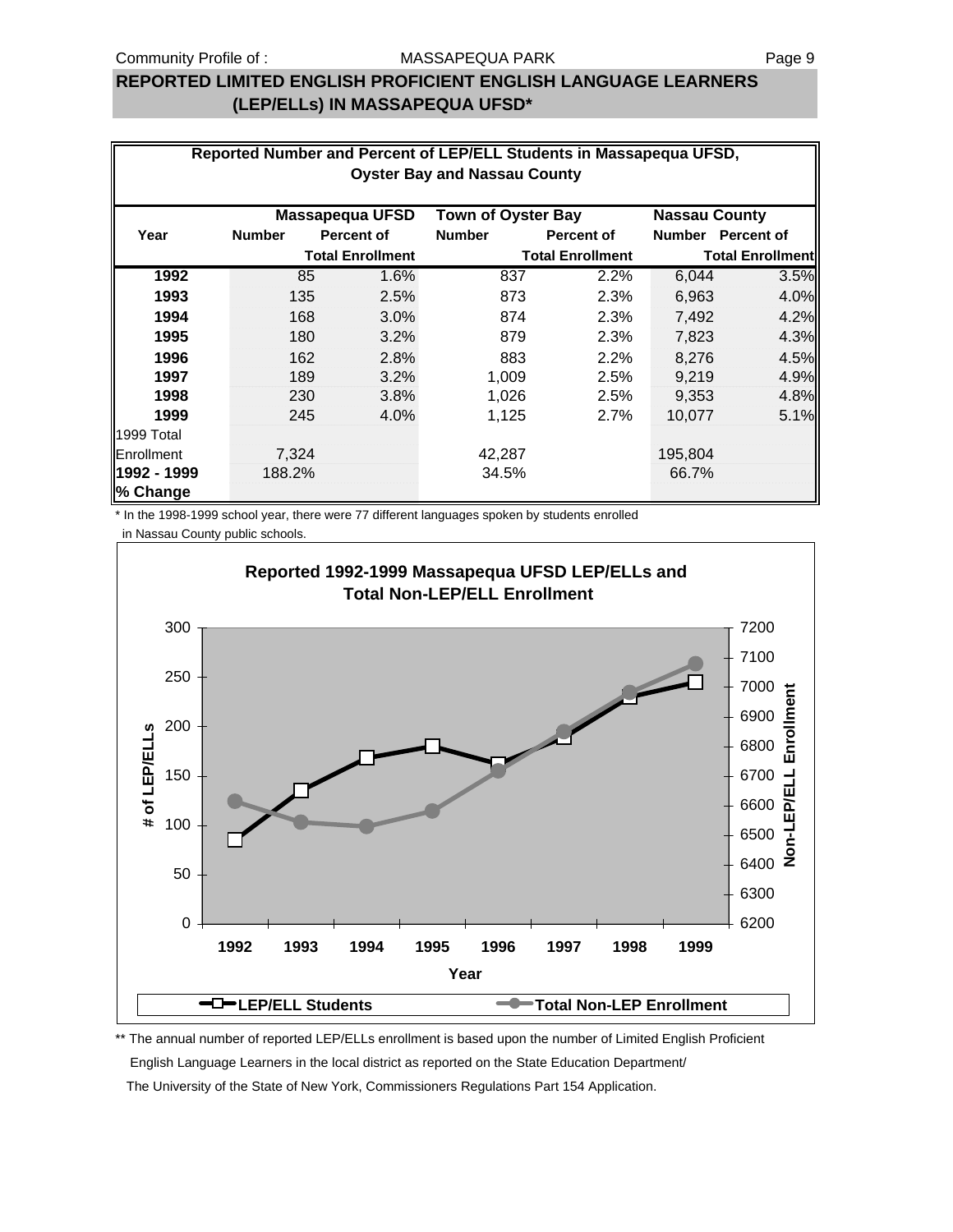**Dropout Percents in Massapequa UFSD, Town of Oyster Bay, and Nassau County**

| <b>DROPOUT NUMBERS &amp; PERCENTS OF HIGH SCHOOL ENROLLMENT*</b> |    |                       |          |                  |          |               |  |  |  |  |
|------------------------------------------------------------------|----|-----------------------|----------|------------------|----------|---------------|--|--|--|--|
| Year                                                             |    | District-# District-% | Town-#** | $\frac{96**}{8}$ | County-# | $\frac{9}{6}$ |  |  |  |  |
|                                                                  |    |                       |          |                  |          |               |  |  |  |  |
| 1987                                                             | 58 | 2.0                   | 260      | 1.8              | 1284     | 2.0           |  |  |  |  |
| 1988                                                             | 41 | 1.6                   | 267      | 2.1              | 1177     | 2.0           |  |  |  |  |
| 1989                                                             | 41 | 1.7                   | 160      | 1.3              | 932      | 1.7           |  |  |  |  |
| 1990                                                             | 21 | 0.9                   | 114      | 1.0              | 759      | 1.4           |  |  |  |  |
| 1991                                                             | 24 | 1.1                   | 71       | 0.6              | 613      | 1.2           |  |  |  |  |
| 1992                                                             | 16 | 0.8                   | 81       | 0.7              | 654      | 1.2           |  |  |  |  |
| 1993                                                             | 11 | 0.5                   | 69       | 0.6              | 630      | 1.2           |  |  |  |  |
| 1994                                                             | 41 | 2.0                   | 52       | 0.5              | 724      | 1.4           |  |  |  |  |
| 1995                                                             | 13 | 0.6                   | 67       | 0.6              | 531      | 1.0           |  |  |  |  |
| 1996                                                             | 21 | 1.0                   | 80       | 0.7              | 477      | 0.9           |  |  |  |  |
| 1997                                                             | 18 | 1.2                   | 58       | 0.5              | 479      | 0.9           |  |  |  |  |
| 1998                                                             | 23 | $1.2$                 | 85       | 0.8              | 489      | 0.8           |  |  |  |  |

\*Dropout Rate = Dropouts divided by 9-12 grade enrollment including ungraded secondary enrollment. A dropout

is defined as any pupil who left school prior to graduation & did not enter another school or program leading to a GED.



\*\*Town data based on a weighted average of communities which are fully or partially located within town boundaries.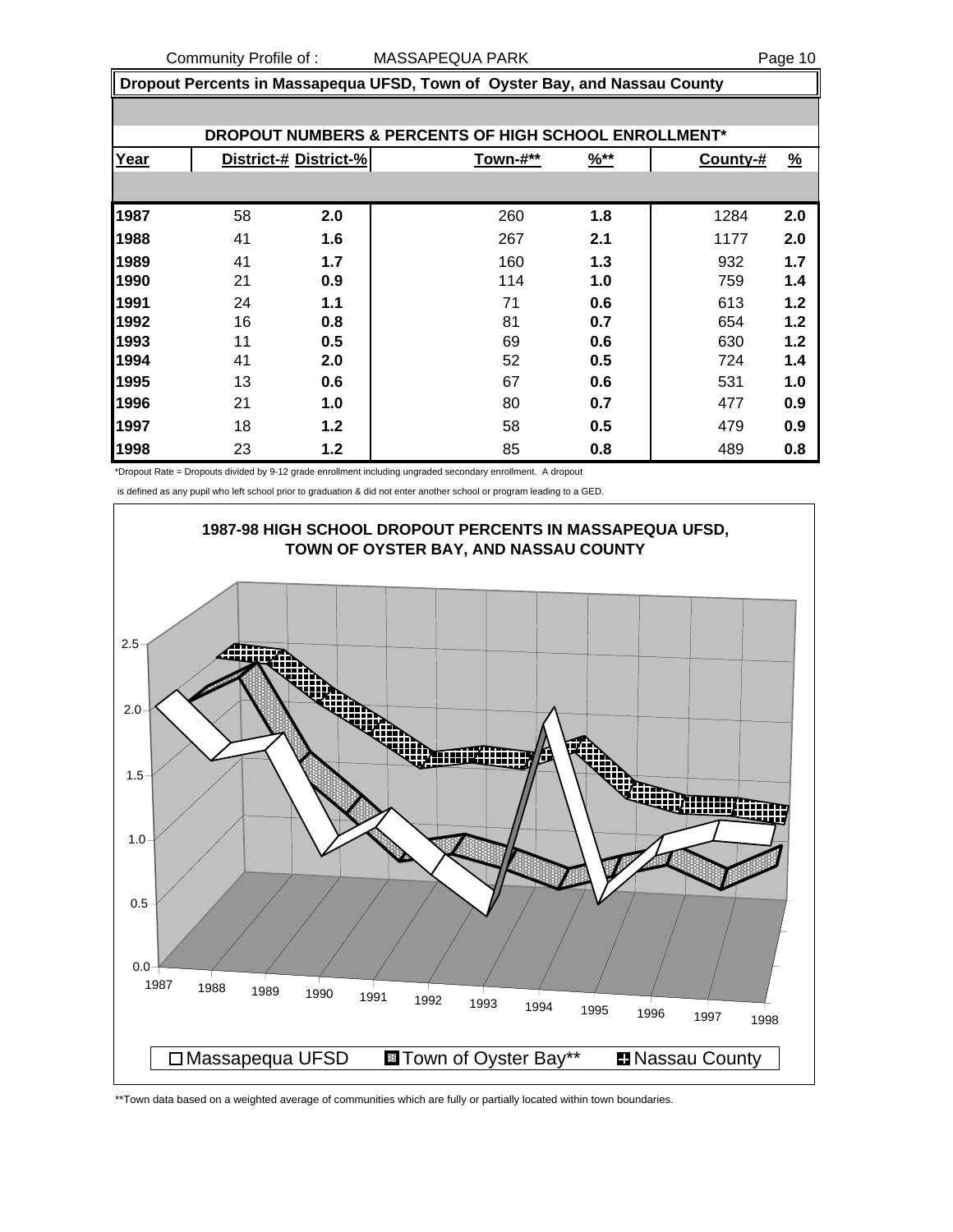|                                                                                                     |                        |              | 1982-97 Total Births & Fertility Rates For                       |                      | Massapequa Park 11762, Nassau County and New York State* |           |
|-----------------------------------------------------------------------------------------------------|------------------------|--------------|------------------------------------------------------------------|----------------------|----------------------------------------------------------|-----------|
|                                                                                                     | <b>Massapequa Park</b> |              |                                                                  | <b>Nassau County</b> | <b>New York State</b>                                    |           |
|                                                                                                     |                        | Fertility    |                                                                  | Fertility            |                                                          | Fertility |
| Year                                                                                                | Births**               | Rate         | <b>Births</b>                                                    | Rate                 | <b>Births</b>                                            | Rate      |
| 1982                                                                                                | 279                    | 36.1         | 14,342                                                           | 49.0                 | 246,889                                                  | 59.6      |
| 1983                                                                                                | 289                    | 37.9         | 14,541                                                           | 49.8                 | 248,222                                                  | 59.6      |
| 1984                                                                                                | 294                    | 39.0         | 14,758                                                           | 50.6                 | 250,436                                                  | 59.9      |
| 1985                                                                                                | 294                    | 39.5         | 15,247                                                           | 52.3                 | 258,826                                                  | 61.6      |
| 1986                                                                                                | 302                    | 40.9         | 15,567                                                           | 53.5                 | 263,045                                                  | 62.3      |
| 1987                                                                                                | 311                    | 42.6         | 16,504                                                           | 56.8                 | 271,355                                                  | 64.0      |
| 1988                                                                                                | 318                    | 44.2         | 17,072                                                           | 58.8                 | 279,976                                                  | 65.8      |
| 1989                                                                                                | 312                    | 43.7         | 17,700                                                           | 61.1                 | 290,528                                                  | 67.9      |
| 1990                                                                                                | 312                    | 44.3         | 18,180                                                           | 62.8                 | 297,468                                                  | 69.3      |
| 1991                                                                                                | 307                    | 43.9         | 17,864                                                           | 62.2                 | 292,523                                                  | 68.1      |
| 1992                                                                                                | 298                    | 43.1         | 18,065                                                           | 63.3                 | 287,531                                                  | 67.2      |
| 1993                                                                                                | 294                    | 43.0         | 17,931                                                           | 63.2                 | 282,377                                                  | 66.3      |
| 1994                                                                                                | 296                    | 43.3         | 17,903                                                           | 64.6                 | 277,945                                                  | 65.6      |
| 1995                                                                                                | 301                    | 44.1         | 18,084                                                           | 66.0                 | 271,042                                                  | 64.3      |
| 1996                                                                                                | 313                    | 46.2         | 17,722                                                           | 63.8                 | 263,611                                                  | 63.0      |
| 1997                                                                                                | 313                    | 46.6         | 17,100                                                           | 62.0                 | 256,976                                                  | 61.8      |
| 330<br>320<br>310<br><b>Births</b><br>300<br>৳<br>290<br>Number<br>280<br>270<br>260<br>250<br>1982 | 1983<br>1984<br>1985   | 1986<br>1987 | 1982 - 1997 Massapequa Park Total Births<br>1988<br>1989<br>1990 | 1991<br>1992         | 1995<br>1996<br>1993<br>1994                             | 1997      |
|                                                                                                     |                        |              | Year                                                             |                      |                                                          |           |

\* Fertility rate based on live births per 1,000 female population 15-44. Data for 1990-97 reflect zip

 code boundaries. Data for prior years reflect the local community as comprised by census tracts. \*\* The number of births in the Massapequa Park area is a three year "running" average for all years. Source: Nassau County & New York State Departments of Health.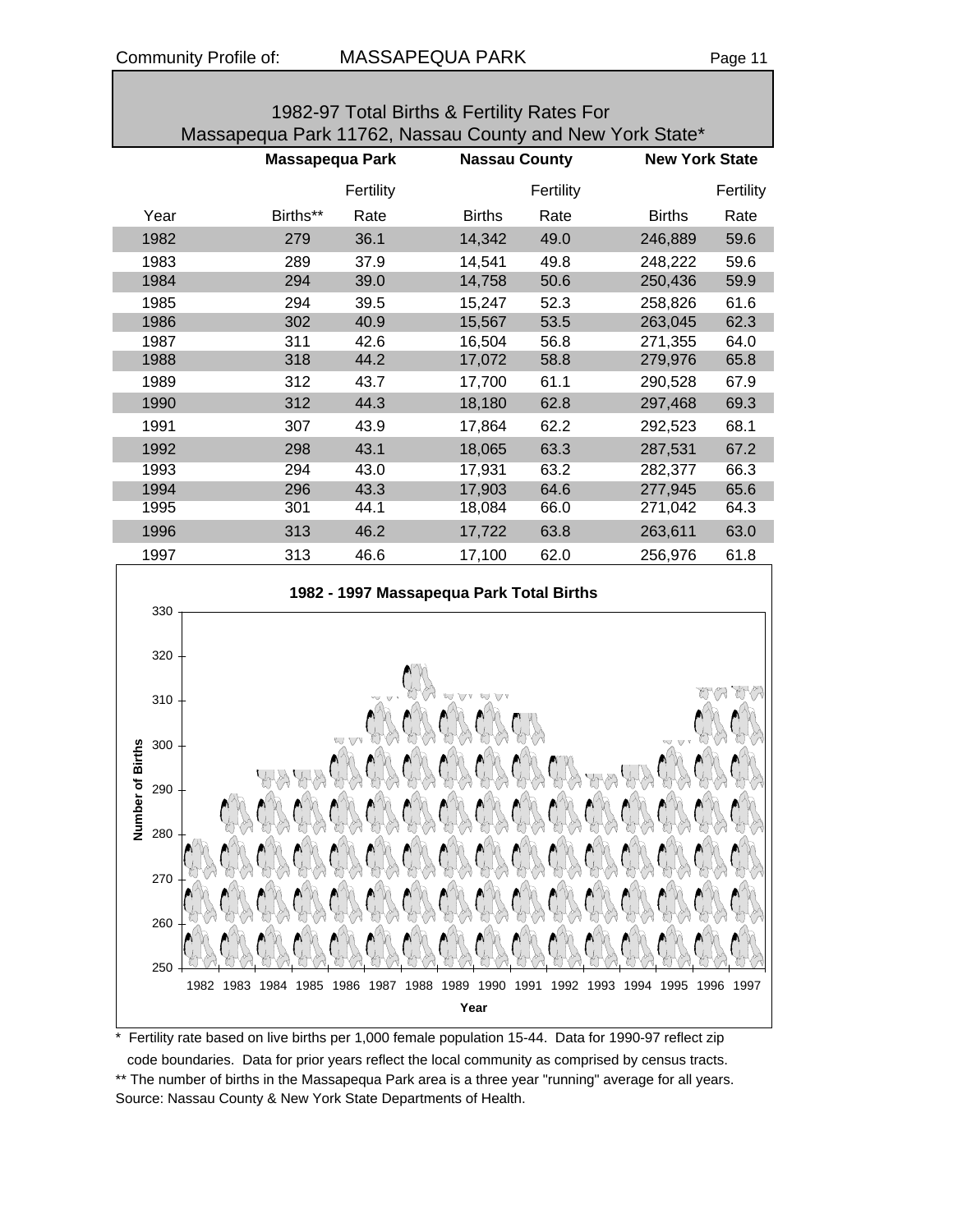#### 1984-97 Births To Teen Mothers and Fertility Rates For Massapequa Park 11762\*, Nassau County and New York State\*\*

|      |                | Massapequa Park  |               | <b>Nassau County</b> |               | <b>New York State</b> |  |  |
|------|----------------|------------------|---------------|----------------------|---------------|-----------------------|--|--|
|      | Teen           | Fertility        | Teen          | Fertility            | Teen          | Fertility             |  |  |
| Year | <b>Births</b>  | Rate             | <b>Births</b> | Rate                 | <b>Births</b> | Rate                  |  |  |
| 1984 | 2              | 2.0              | 668           | 12.2                 | 25,658        | 35.7                  |  |  |
| 1985 | 2              | 2.0              | 711           | 13.4                 | 25,470        | 36.4                  |  |  |
| 1986 | $\overline{2}$ | 2.1              | 685           | 13.4                 | 25,134        | 37.0                  |  |  |
| 1987 | 2              | 2.1              | 677           | 13.8                 | 25,080        | 38.0                  |  |  |
| 1988 | $\overline{2}$ | 1.5              | 663           | 14.1                 | 25,861        | 40.3                  |  |  |
| 1989 | 1              | 1.2              | 679           | 15.0                 | 26,593        | 42.7                  |  |  |
| 1990 | 1              | 1.3              | 674           | 15.6                 | 26,553        | 44.0                  |  |  |
| 1991 | 1              | 1.3              | 672           | 16.0                 | 26,216        | 44.1                  |  |  |
| 1992 | $\overline{2}$ | 1.7              | 629           | 15.1                 | 25,330        | 43.4                  |  |  |
| 1993 | 2              | $2.2\phantom{0}$ | 700           | 18.4                 | 25,515        | 44.3                  |  |  |
| 1994 | $\overline{2}$ | 1.8              | 682           | 18.2                 | 25,852        | 45.3                  |  |  |
| 1995 | 2              | 1.6              | 668           | 18.0                 | 24,805        | 43.6                  |  |  |
| 1996 | 1              | 1.4              | 637           | 15.8                 | 23,864        | 41.8                  |  |  |
| 1997 | 1              | 1.4              | 561           | 13.9                 | 22,185        | 38.5                  |  |  |



\* The number of birth to teen mothers in the Massapequa Pk area is a three year "running" average for all years.

\*\* Fertility rate based on live births per 1,000 female population 15-19. Data for 1990-97 reflect zip code boundaries. Data for prior years reflect the local community as comprised by census tracts. Source: Nassau County & New York State Departments of Health.